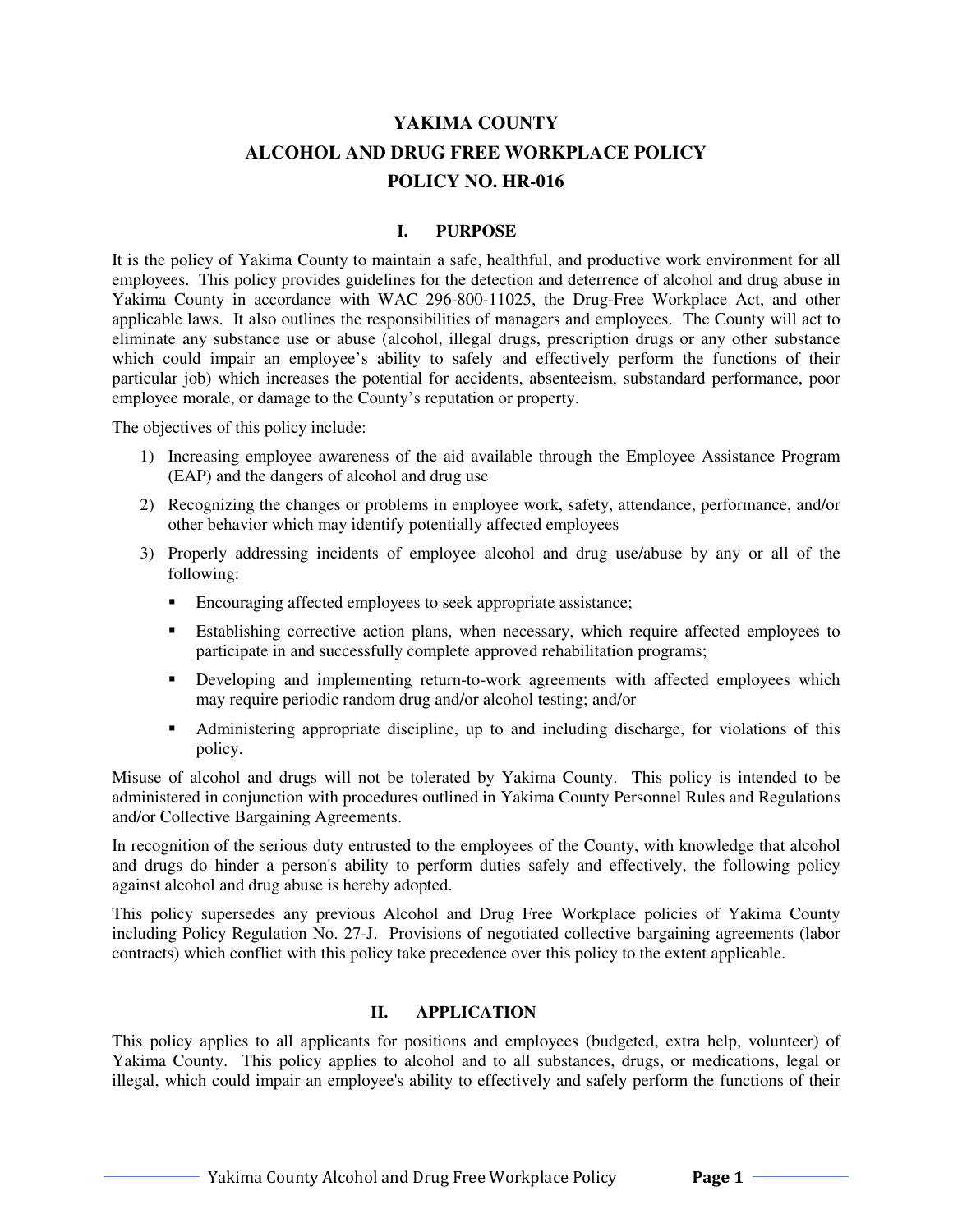job. Yakima County expects the full support of this policy by all employees and all persons doing business with the County. This policy applies:

- During all working hours;
- Whenever conducting business or representing the organization;
- While an employee is on call or on stand-by duty;
- While an employee is on company property, including County buildings, facilities, open spaces, vehicles, and equipment; or
- At company-sponsored events

Yakima County receives federal funding and must continue to maintain a drug-free workplace. Federal law considers marijuana a banned substance, and as such, all sections of this policy are applicable to marijuana possession and use. Additionally, employees who are required to have a commercial driver's licenses (CDL) must comply with drug testing regulations under federal law. Yakima County reserves the right to drug-test and discipline employees, up to and including termination, if they are found with any detectable amount of THC in their system.

Yakima County is required to conduct pre-employment queries for drug and alcohol related violations in the Federal Clearinghouse for current or prospective employees prior to hiring them into any position requiring a CDL, and to conduct annual queries for all employees currently employed in positions requiring CDLs. If consent is not obtained from each driver prior to running a query on their records, they will be removed from safety sensitive functions until consent is received.

### **III. POLICY**

This policy relates to alcohol, illegal drugs, prescription drugs or any other substance which could impair an employee's ability to safely and effectively perform the functions of their particular job. It is Yakima County's expectation that employees shall not:

- Report to work with alcohol or drugs in their system;
- Possess, while on duty or subject to being called;
- Utilize such substances while they are subject to duty;
- Sell or provide alcohol or drugs to anyone while such employees is on duty; or
- Have their ability to work impaired as a result of the use of alcohol or drugs.

While use of legally prescribed medications and drugs is not per se a violation of this policy, failure by the employee to notify his/her supervisor, before beginning work, when taking medications or drugs which may interfere with the safe and effective performance of duties or operation of equipment, can result in discipline, up to and including termination. In the event there is a question regarding an employee's ability to safely and effectively perform assigned duties while using such medications or drugs, written clearance from a physician will be required.

The County reserves the right to search, without employee consent, all areas and property belonging to Yakima County including, but not limited to, lockers, desks, work stations, vehicles and equipment. In the event an employee may have illegal drugs in his or her possession or in an area not jointly or fully controlled by the County, the County shall notify law enforcement, as a warrant may be required to conduct a search.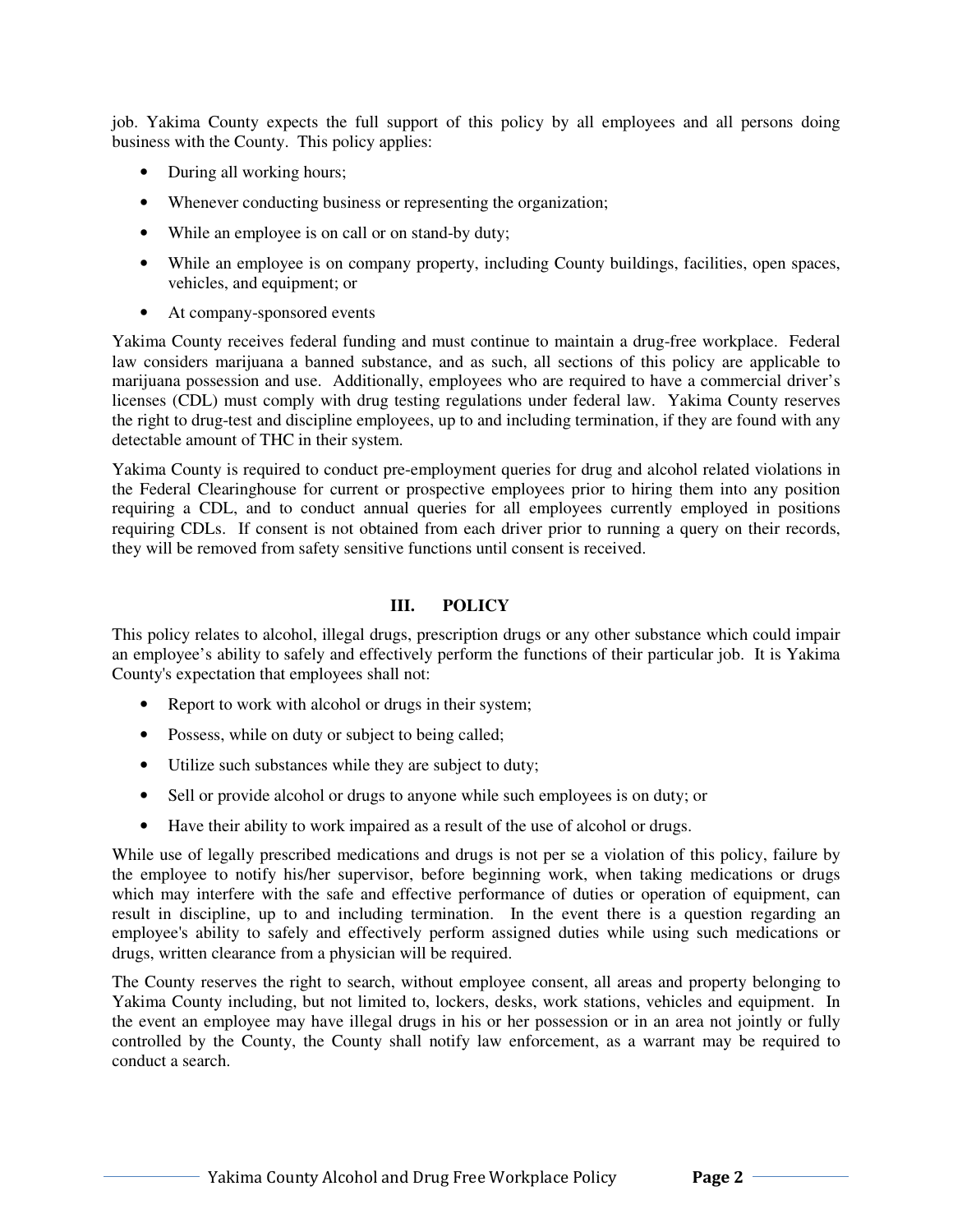Employees reasonably believed to have alcohol or drugs in their system shall be prevented from engaging in further work and shall be required to remain onsite for the duration of their shift or for a reasonable time until the employee can be safely transported from the work site.

Following a violation of the drug-free workplace policy, an employee may be offered an opportunity to participate in rehabilitation program. In such cases, the employee must sign and abide by the terms set forth in a Return-to-Work Agreement as a condition of continued employment.

### **IV. RESPONSIBILITIES**

EMPLOYEE RESPONSIBILITIES: All employees shall:

- 1. Not report to work or be subject to duty while their ability to safely and effectively perform job duties could be impaired due to alcohol and/or drug use, on or off duty;
- 2. Not possess or use, alcohol and/or drugs (illegal drugs or inappropriate use of prescription medications) during working hours;
- 3. Not sell or provide alcohol and/or drugs to any person or to any other employee while either employee or both employees are on duty or on County property;
- 4. Notify his/her supervisor, before beginning work, when taking any medications or drugs (prescription or non-prescription) which may interfere with the safe and effective performance of duties or operation of County equipment; and
- 5. Notify the employer in writing within five calendar days of any criminal drug statute conviction for a violation occurring in the workplace.

SUPEVISOR RESPONSIBILITIES: In addition to the employee responsibilities list above, Supervisors also have the following additional responsibilities:

- 1. Inform employees of the drug-free workplace policy;
- 2. Refer employees to the Employee Assistance Program;
- 3. Clearly communicate consequences of policy violations; and
- 4. Notify Human Resources of policy violations and concerns

HUMAN RESOURCES RESPONSIBILITIES: Human Resources shall:

- 1. Provide new employees with a current copy of this policy and inform them that penalties may be imposed for violations of the policy;
- 2. Maintain an updated copy of this policy on the County Intranet, allowing access for County departments, offices, and current employees;
- 3. Act as a resource for County departments in administering the requirements of this policy;
- 4. When needed, assist departments with coordinating investigations of dangerous practices; and
- 5. Provide employees with information pertaining to the County Employee Assistance Program and ADA requirements.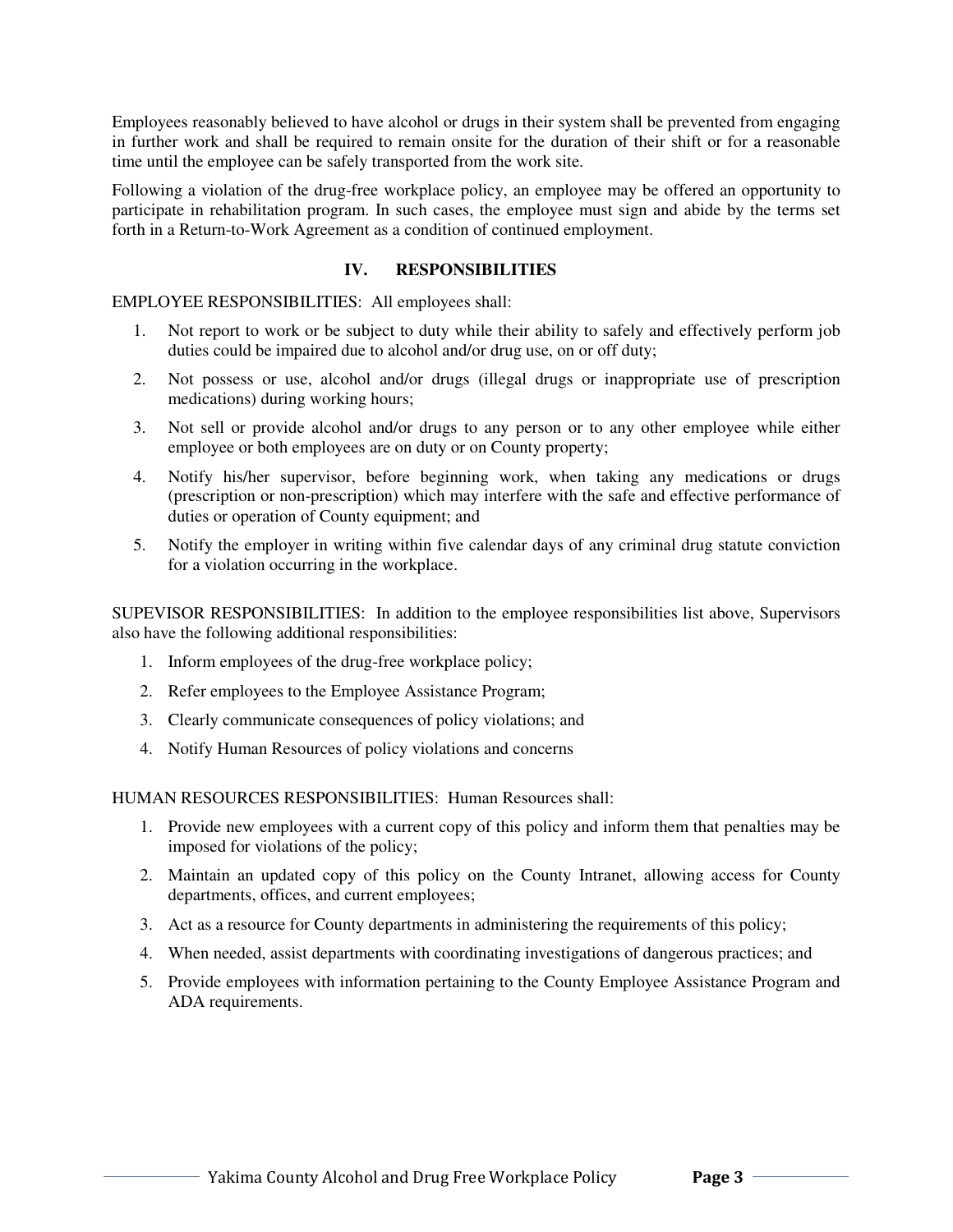#### **V. PROCEDURES**

In addition to providing employees with the County policy at time of hire, information and educational materials will be provided to familiarize all employees with the dangers of alcohol and/or drug abuse on an ongoing basis.

If an employee reports for work or performs work while in possession of, or with alcohol, drugs, or other substances in their system, which in any way affects safe physical performance and/or their mental judgment, they will be relieved from duty and will be subject to disciplinary action up to and including discharge.

Employees found to be manufacturing, selling or providing alcohol and/or other drug substances to anyone either on county premises or during work time are subject to immediate termination.

Refer to the County's Drug Testing Policy for procedures regarding drug testing employees, and an explanation of Safety Sensitive Positions, etc.

### **VI. NOTIFICATION REQUIREMENTS**

Yakima County receives grants from U.S. Federal agencies and must comply with the provisions of the Drug-Free Workplace Act of 1988. These provisions include the following requirements:

If an employee is convicted for an offense that occurred in the workplace, the employee must notify the employer in writing within five days of the conviction. This notification requirement does not apply to drug offenses occurring *outside* the workplace, and employees are not required to report drug related *arrests*, only convictions.

Upon receiving notice of an employee's conviction of a criminal drug related offense which occurred in the workplace, Yakima County must provide written notice to the person or office in the Federal Agency from which a grant or contract is received. This notification will occur within ten (10) days after receiving notification of a conviction or otherwise receiving actual notice of such conviction (i.e. co-worker, newspaper, etc.);

Yakima County will take one of the following actions within thirty (30) calendar days of receiving notice, with respect to any employee who is convicted:

- (a) Take appropriate personnel action against such employee, up to and including termination.
- (b) Require such employee to participate satisfactorily in a drug abuse assistance or rehabilitation program approved for such purposes by a Federal, State or Local health, Law enforcement or other appropriate agency.

In addition to the requirements under the Drug-Free Workplace Act, Yakima County has the following notification requirements:

If an employee is cited, arrested, or convicted for an offense occurring outside the workplace where the consequences of such action pertain to the qualifications of his/her position with the County, the employee must notify their supervisor within  $\overline{5}$  calendar days of the conviction. (i.e. if an employee drives a County vehicle or equipment and has their license suspended or revoked due to a driving infraction outside of work.)

Yakima County or its Third Party Administrator will report the following information about CDL drivers to the Federal Motor Carrier Safety Administration Clearinghouse:

- 1) A verified positive, adulterated, or substituted controlled substance test result;
- 2) An alcohol confirmation test with a concentration of 0.04 of higher;
- 3) A refusal to submit a test;